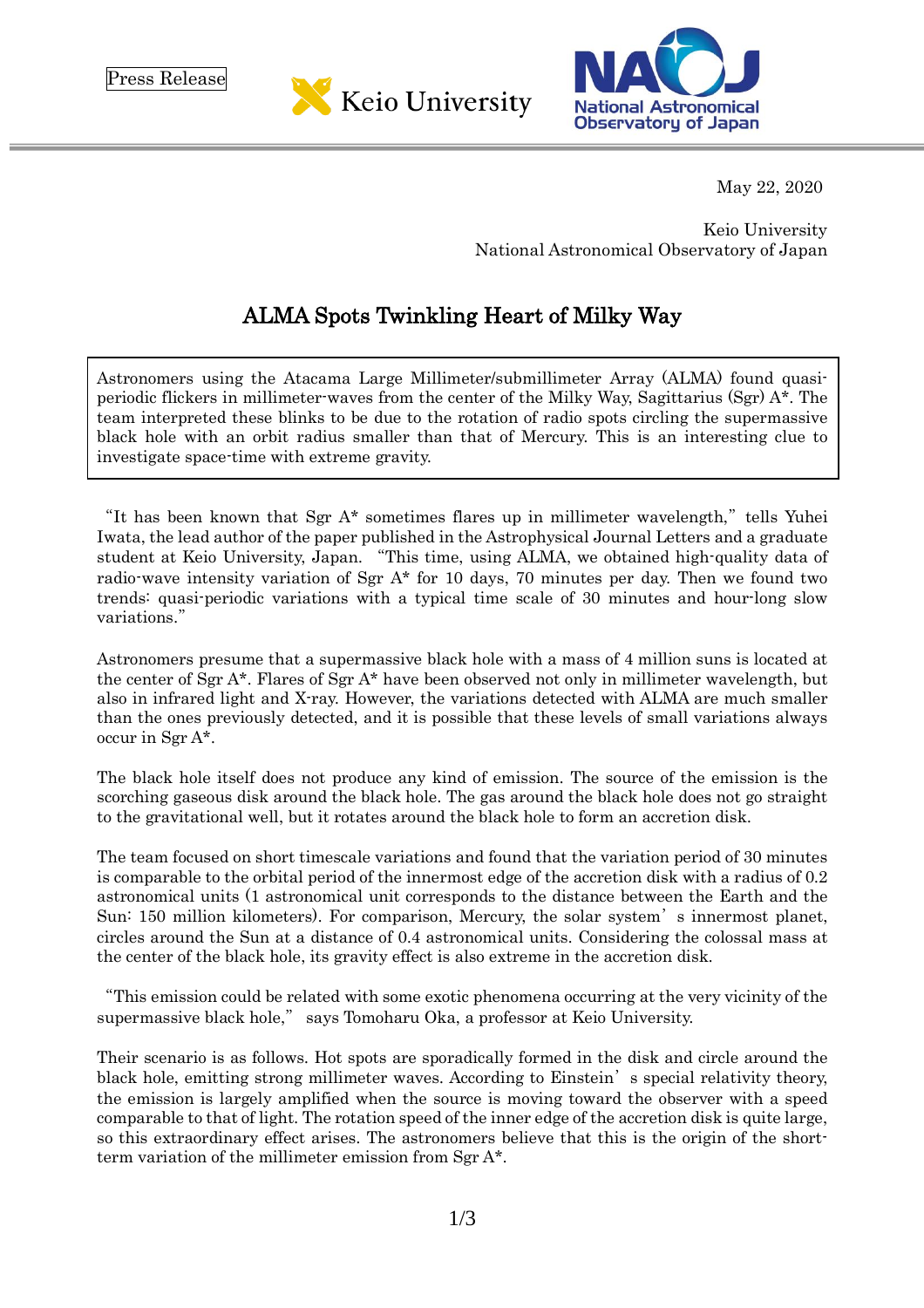The team supposes that the variation might affect the effort to make an image of the supermassive black hole with the Event Horizon Telescope. "In general, the faster the movement is, the more difficult it is to take a photo of the object," says Oka. "Instead, the variation of the emission itself provides compelling insight for the gas motion. We may witness the very moment of gas absorption by the black hole with a long-term monitoring campaign with ALMA. " The researchers aim to draw out independent information to understand the mystifying environment around the supermassive black hole.



Artist's impression of the gaseous disk around the supermassive black hole. Hot spots circling around the black hole could produce the quasi-periodic millimeter emission detected with ALMA. Credit: Keio University